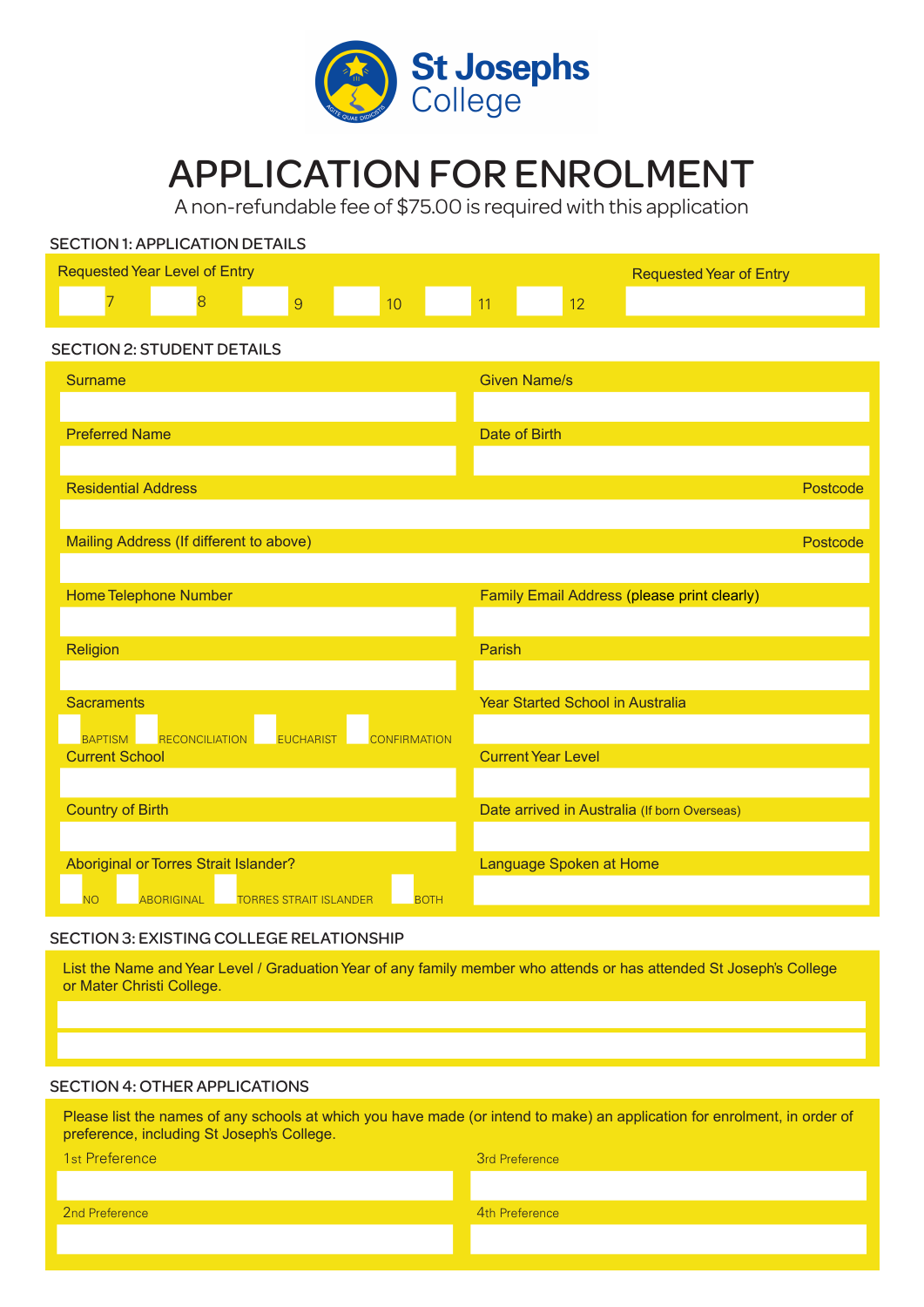## SECTION 5: PARENTAL DETAILS

| RESIDENTIAL PARENT / GUARDIAN 1: |         |                         |                              |
|----------------------------------|---------|-------------------------|------------------------------|
| <b>Title</b>                     | Surname |                         | <b>First Name</b>            |
|                                  |         |                         |                              |
| Relationship                     |         | Religion                |                              |
|                                  |         |                         |                              |
| <b>Mobile</b>                    |         |                         | Email (please print clearly) |
|                                  |         |                         |                              |
| Occupation                       |         | Employer                |                              |
|                                  |         |                         |                              |
| <b>Business Telephone</b>        |         | <b>Country of Birth</b> |                              |
|                                  |         |                         |                              |

| RESIDENTIAL PARENT / GUARDIAN 2: |         |                              |
|----------------------------------|---------|------------------------------|
| <b>Title</b>                     | Surname | <b>First Name</b>            |
|                                  |         |                              |
| Relationship                     |         | Religion                     |
|                                  |         |                              |
| <b>Mobile</b>                    |         | Email (please print clearly) |
|                                  |         |                              |
| Occupation                       |         | Employer                     |
|                                  |         |                              |
| <b>Business Telephone</b>        |         | <b>Country of Birth</b>      |
|                                  |         |                              |

| NON-RESIDENTIAL PARENT / GUARDIAN 3: |                                         |                                   |  |
|--------------------------------------|-----------------------------------------|-----------------------------------|--|
| <b>Title</b>                         | <b>Surname</b>                          | <b>First Name</b>                 |  |
|                                      |                                         |                                   |  |
| Relationship                         |                                         | Religion                          |  |
|                                      |                                         |                                   |  |
| <b>Residential Address</b>           |                                         | Postcode                          |  |
|                                      |                                         |                                   |  |
|                                      | Mailing Address (If Different to Above) | Postcode                          |  |
|                                      |                                         |                                   |  |
| <b>Home Phone</b>                    |                                         | <b>Mobile</b>                     |  |
|                                      |                                         |                                   |  |
| Occupation                           |                                         | <b>Business Telephone</b>         |  |
|                                      |                                         |                                   |  |
|                                      | Email (please print clearly)            | <b>Country of Birth</b>           |  |
|                                      |                                         |                                   |  |
|                                      |                                         |                                   |  |
|                                      | SECTION 6: EMERGENCY CONTACT DETAILS    |                                   |  |
| <b>Full Name</b>                     |                                         | Relationship (to student)         |  |
|                                      |                                         |                                   |  |
|                                      | <b>Daytime Contact Number</b>           | <b>Alternative Contact Number</b> |  |